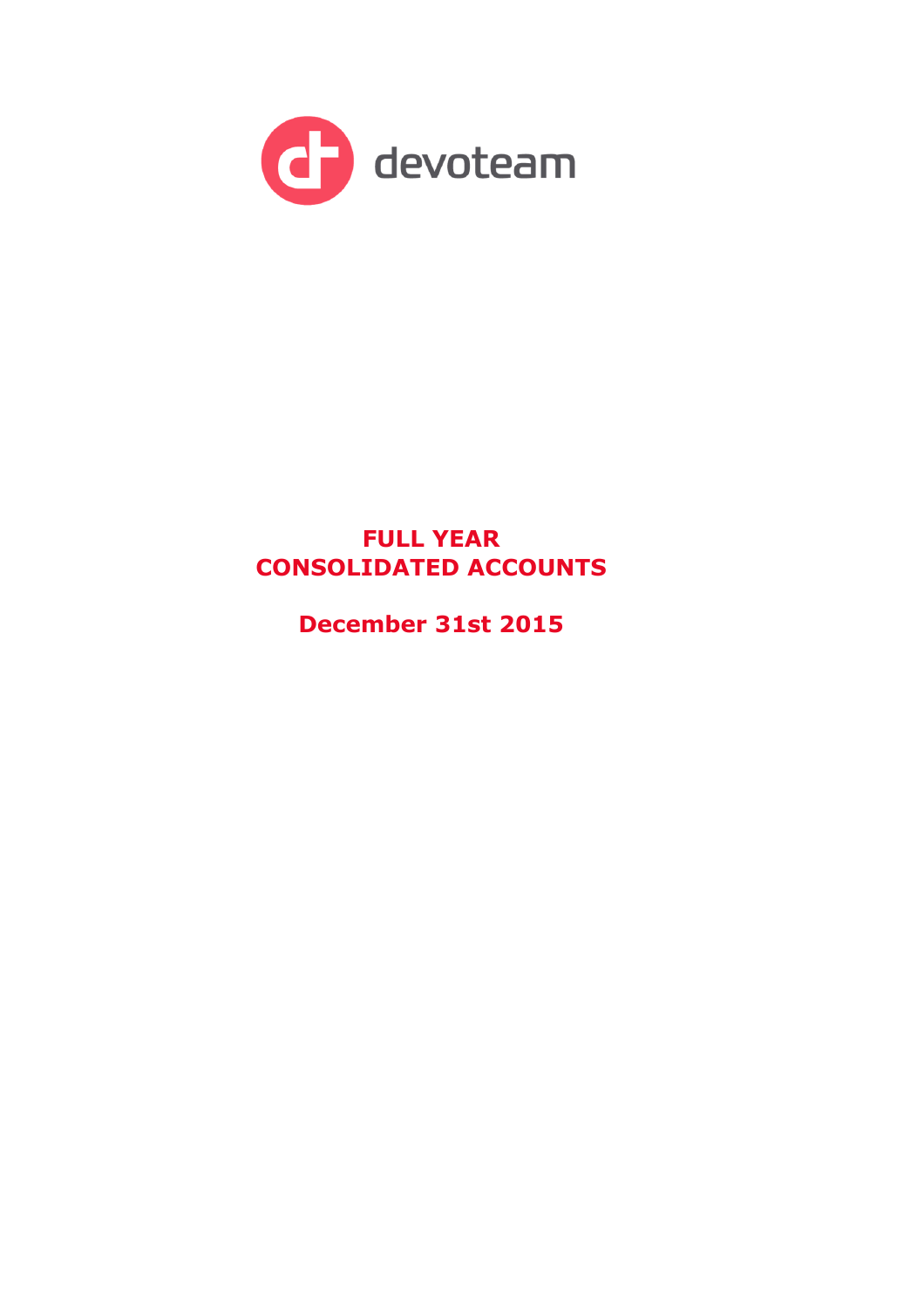### **CONSOLIDATED STATEMENT OF FINANCIAL POSITION**

| <b>ASSETS (in thousands of euros)</b> | As at<br><b>31 December</b><br>2015 | As at<br><b>31 December</b><br>$2014*$ |
|---------------------------------------|-------------------------------------|----------------------------------------|
| Goodwill                              | 76 721                              | 77 065                                 |
| Other intangible assets               | 2 2 9 0                             | 2 9 0 6                                |
| Tangible assets                       | 4 2 4 5                             | 7 2 6 6                                |
| <b>Financial assets</b>               | 3 0 9 5                             | 2 9 1 5                                |
| Investments in associates             | 1 7 2 9                             | 1 5 4 3                                |
| Investment property                   | 2 2 8 4                             | 41                                     |
| Deferred tax assets                   | 6 9 1 2                             | 7 9 6 2                                |
| Other non-current assets              | 274                                 | 128                                    |
| <b>NON-CURRENT ASSETS</b>             | 97 550                              | 99 827                                 |
| Trade receivables                     | 148 643                             | 125 024                                |
| Other receivables                     | 24 513                              | 19 745                                 |
| Tax receivables                       | 11 351                              | 8 4 2 8                                |
| Other current financial assets        | 3 5 0 3                             | 3 3 4 0                                |
| Cash management assets *              | 2 4 6 4                             | 2 1 8 4                                |
| Cash and cash equivalents             | 72 534                              | 40 475                                 |
| <b>CURRENT ASSETS</b>                 | 263 009                             | 199 196                                |
| <b>TOTAL ASSETS</b>                   | 360 558                             | 299 022                                |

(\*) Cash management assets includes capitalisation contracts and medium term deposits previously included in the line "Other current financial assets".

| <b>SHAREHOLDERS' FUNDS &amp; LIABILITIES (in thousands of</b><br>euros) | As at<br><b>31 December</b><br>2015 | As at<br><b>31 December</b><br>2014 |
|-------------------------------------------------------------------------|-------------------------------------|-------------------------------------|
| Share capital                                                           | 1 2 4 3                             | 1 2 3 9                             |
| Share premium                                                           | 164                                 | 85                                  |
| Consolidated reserves                                                   | 117 988                             | 118 144                             |
| Treasury shares                                                         | (12983)                             | (14077)                             |
| <b>Translation reserves</b>                                             | 557                                 | (115)                               |
| Profit for the year                                                     | 16 211                              | 7 5 0 8                             |
| <b>EQUITY ATTRIB. TO EQUITY HOLDERS OF PARENT COMPANY</b>               | 123 178                             | 112 784                             |
| Non-controlling interests                                               | 7 9 9 0                             | 2 7 9 7                             |
| <b>TOTAL EQUITY</b>                                                     | 131 168                             | 115 580                             |
| Loans and borrowings                                                    | 32 006                              | 2 7 6 6                             |
| Provisions                                                              | 4 0 4 5                             | 4 643                               |
| Deferred tax liabilities                                                | 865                                 | 308                                 |
| Other liabilities                                                       | 2 8 9 0                             | 2 7 6 9                             |
| <b>NON-CURRENT LIABILITIES</b>                                          | 39 806                              | 10 4 8 6                            |
| Loans, borrowings and bank overdraft                                    | 3 0 3 5                             | 10 376                              |
| Provisions                                                              | 3 9 9 1                             | 3 8 7 1                             |
| Trade payables                                                          | 56 712                              | 42 312                              |
| Tax and social security liabilities                                     | 74 139                              | 69 102                              |
| Income tax payable                                                      | 1 7 5 2                             | 2 0 2 3                             |
| Other liabilities                                                       | 49 953                              | 45 270                              |
| <b>CURRENT LIABILITIES</b>                                              | 189 584                             | 172 956                             |
| <b>TOTAL LIABILITIES</b>                                                | 229 390                             | 183 442                             |
| <b>TOTAL EQUITY &amp; LIABILITIES</b>                                   | 360 558                             | 299 022                             |

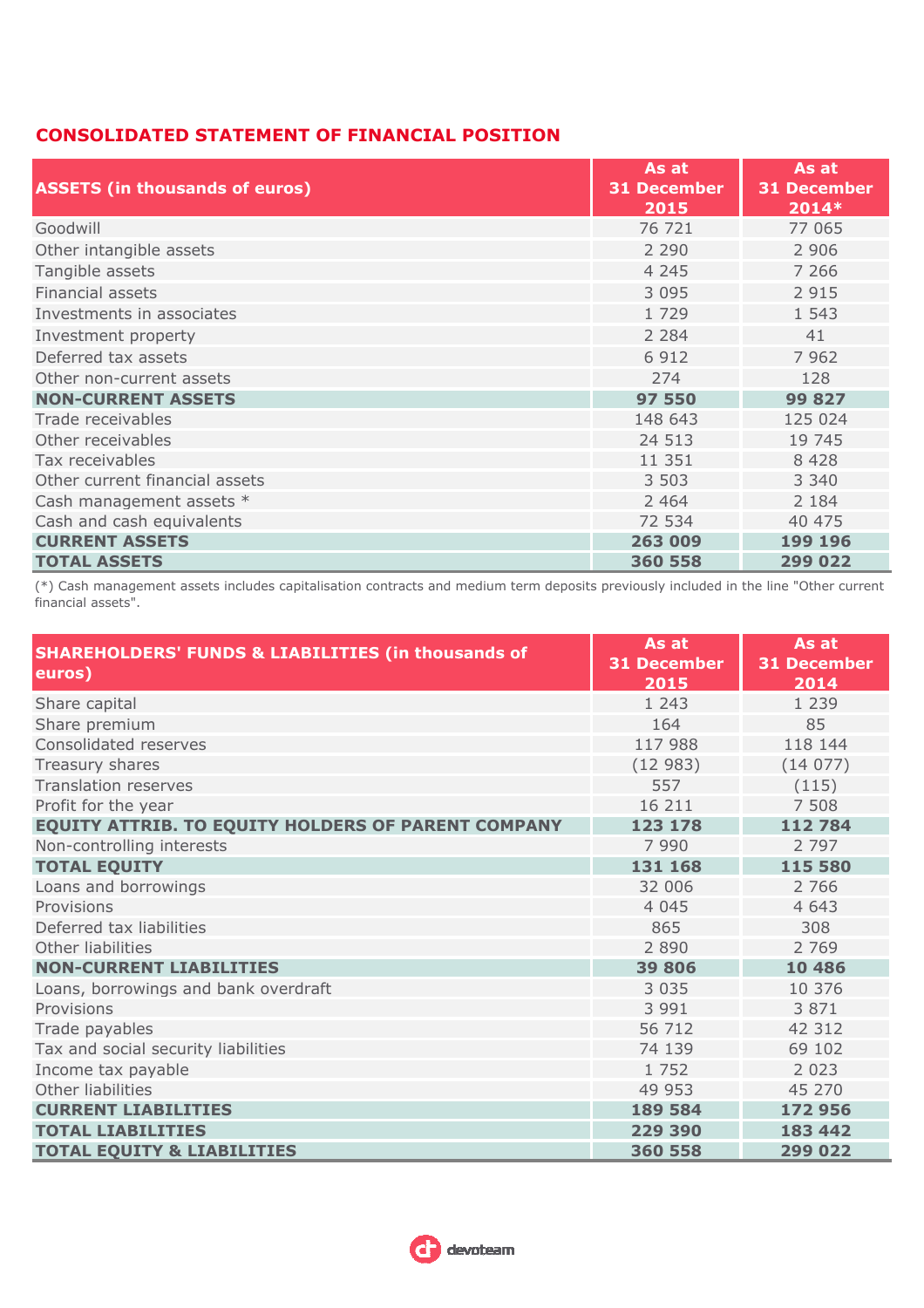## **CONSOLIDATED INCOME STATEMENT**

|                                                                    | As at              | As at              |  |  |
|--------------------------------------------------------------------|--------------------|--------------------|--|--|
| (in thousands of euros, except per share amounts)                  | <b>31 December</b> | <b>31 December</b> |  |  |
|                                                                    | 2015               | 2014               |  |  |
| <b>NET SALES</b>                                                   | 485 324            | 442 804            |  |  |
| Other income                                                       |                    |                    |  |  |
| <b>CURRENT OPERATING INCOME</b>                                    | 485 324            | 442804             |  |  |
| Purchase of merchandise                                            | (10152)            | (13906)            |  |  |
| Other purchase and external charges                                | (182039)           | (149747)           |  |  |
| Taxes                                                              | (3514)             | (2941)             |  |  |
| Payroll expenses                                                   | (250 621)          | (247 239)          |  |  |
| Fixed assets depreciation                                          | (3432)             | (4717)             |  |  |
| Increase in provision from current assets                          | (1288)             | (1325)             |  |  |
| Other expenses                                                     | (400)              | (784)              |  |  |
| <b>CURRENT OPERATING EXPENSES</b>                                  | (451446)           | (420659)           |  |  |
| <b>OPERATING MARGIN</b>                                            | 33 878             | 22 145             |  |  |
| Cost of stock options                                              | (8)                | (22)               |  |  |
| Amortization of customer relationships resulting from acquisitions | (496)              | (211)              |  |  |
| <b>CURRENT OPERATING PROFIT</b>                                    | 33 373             | 21912              |  |  |
| Other operating income                                             | 569                | 912                |  |  |
| Other operating expenses                                           | (5581)             | (7789)             |  |  |
| <b>OPERATING PROFIT</b>                                            | 28 3 6 2           | 15 034             |  |  |
| Financial income                                                   | 596                | 949                |  |  |
| Financial expenses                                                 | (1847)             | (1143)             |  |  |
| <b>FINANCIAL RESULT</b>                                            | (1251)             | (193)              |  |  |
| Share of profit of associates                                      | 100                | (18)               |  |  |
| <b>PROFIT BEFORE INCOME TAX</b>                                    | 27 211             | 14822              |  |  |
| Income tax expense                                                 | (8593)             | (6210)             |  |  |
| <b>PROFIT FOR THE YEAR</b>                                         | 18 6 19            | 8612               |  |  |
| Attributable to:                                                   |                    |                    |  |  |
| <b>Owners of the Company</b>                                       | 16 210             | 7508               |  |  |
| Non-controlling interests                                          | 2 4 0 8            | 1 1 0 5            |  |  |
| <b>Basic earnings per share (euro)</b>                             | 2,14               | 1,00               |  |  |
| <b>Diluted earnings per share (euro)</b>                           | 2,12               | 1,00               |  |  |

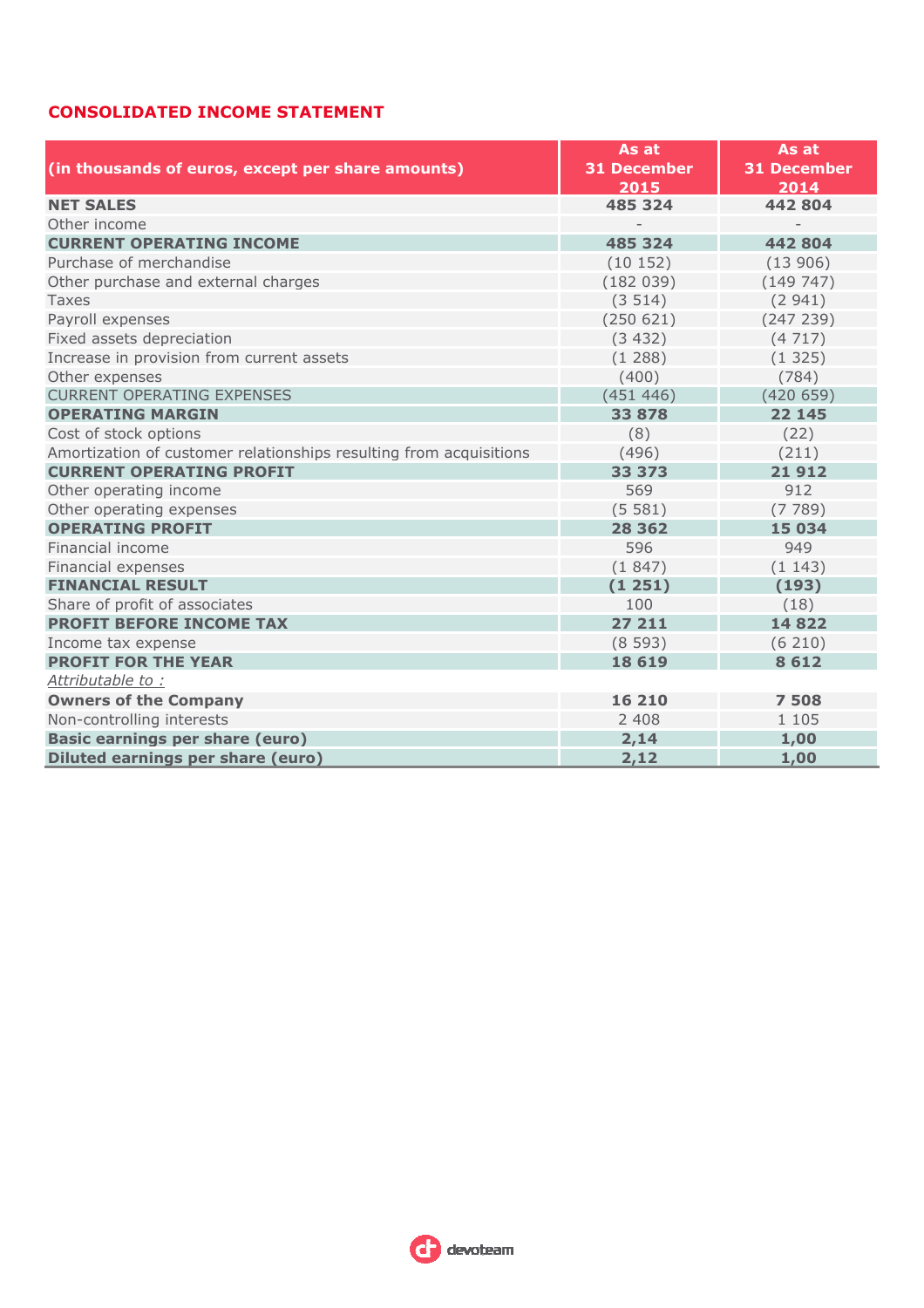#### **CONSOLIDATED STATEMENT OF COMPREHENSIVE INCOME**

| (in thousands of euros)                                              | As at<br><b>31 December</b><br>2015 | As at<br><b>31 December</b><br>2014 |
|----------------------------------------------------------------------|-------------------------------------|-------------------------------------|
| Profit for the year                                                  | 18 6 19                             | 8612                                |
| Defined benefit plan actuarial gains (losses)                        | (84)                                | (541)                               |
| Deferred taxes on defined benefit plan actuarial gains (losses)      |                                     | 121                                 |
| Items that will never be reclassified to profit or loss              | (77)                                | (420)                               |
| Foreign currency translation differences                             | 806                                 | 1 0 3 6                             |
| Items that are or may be reclassified subsequently to profit or loss | 806                                 | 1036                                |
| Other comprehensive income (loss), net of tax                        | 729                                 | 616                                 |
| <b>TOTAL COMPREHENSIVE INCOME</b>                                    | 19 348                              | 9 2 2 9                             |
| Attributable to:                                                     |                                     |                                     |
| Owners of the Company                                                | 16 809                              | 8 0 2 7                             |
| Non-controlling interests                                            | 2 5 3 8                             | 1 201                               |

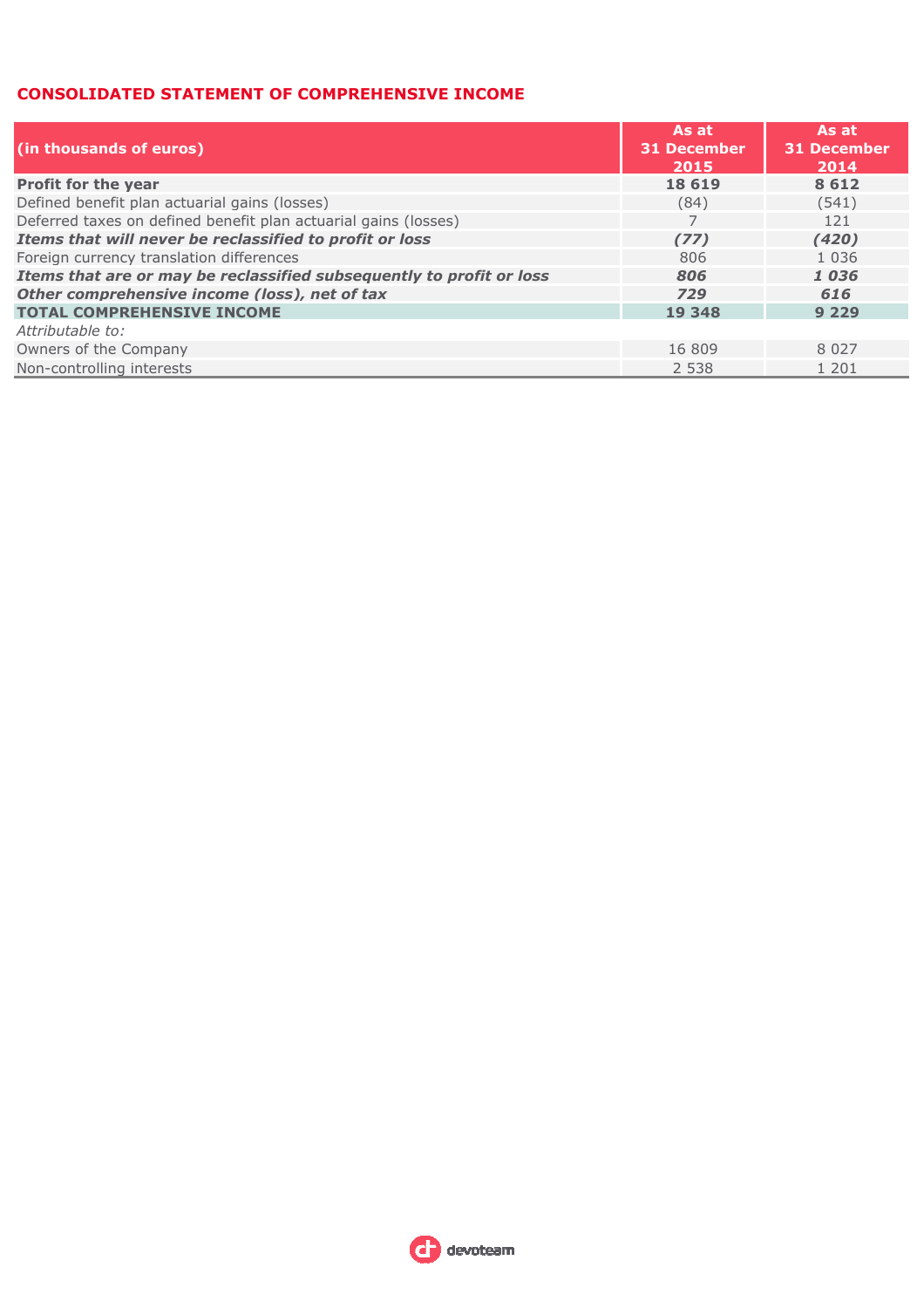#### **CONSOLIDATED STATEMENT OF CASH FLOWS**

| (in thousands of euros)                                                  | As at<br>31 December 2015 | As at<br>31 December 2014* |  |  |
|--------------------------------------------------------------------------|---------------------------|----------------------------|--|--|
| <b>Profit for the year</b>                                               | 18 6 19                   | 8612                       |  |  |
| Adjustments for:                                                         |                           |                            |  |  |
| Share of profit of associates                                            | (100)                     | 18                         |  |  |
| Income tax expense                                                       | 8 5 9 3                   | 6 2 1 0                    |  |  |
| Amortisation and provision                                               | 4 9 8 8                   | 5 6 2 9                    |  |  |
| Other transactions without impact on cash and cash equivalents           | (49)                      | 413                        |  |  |
| Assets hold                                                              | 634                       | (68)                       |  |  |
| Net interests income                                                     | 1 188                     | (212)                      |  |  |
| Change in net working capital                                            | (7325)                    | (201)                      |  |  |
| Income tax paid                                                          | (6018)                    | (5141)                     |  |  |
| Net cash from operating activities                                       | 20 529                    | 15 260                     |  |  |
| Acquisition of fixed assets                                              | (2436)                    | (2574)                     |  |  |
| Acquisition of financial assets                                          | (1457)                    | (1684)                     |  |  |
| Proceed from sale of fixed assets                                        | 634                       | 679                        |  |  |
| Dividends received                                                       | $\Omega$                  | (0)                        |  |  |
| Proceed from sale of financial assets                                    | 592                       | 1 2 8 1                    |  |  |
| Disposal of subsidiaries, net of cash disposed                           | 86                        | 3869                       |  |  |
| Acquisition of subsidiaries, net of cash acquired                        | (3 182)                   | (2705)                     |  |  |
| Net cash from investing activities                                       | (5764)                    | (1135)                     |  |  |
| Proceeds from issue of share capital                                     | 288                       | 74                         |  |  |
| Repayments of borrowings                                                 | (4106)                    | (25665)                    |  |  |
| Proceeds from borrowings                                                 | 29 7 84                   | 694                        |  |  |
| Change in factoring position net of cash deposit*                        | 529                       | 4 3 5 4                    |  |  |
| Interest paid*                                                           | (724)                     | (666)                      |  |  |
| Acquisition of non-controlling interests                                 | (500)                     |                            |  |  |
| Proceeds from reduction in ownership interests while retaining control   | 282                       |                            |  |  |
| Dividends paid                                                           | (3330)                    | (2350)                     |  |  |
| Transactions on own shares and equity instruments                        | (818)                     | (19894)                    |  |  |
| Net cash from financing activities                                       | 21 4 0 5                  | (43 452)                   |  |  |
| Net change in cash and cash equivalents                                  | 36 170                    | (29326)                    |  |  |
| Net cash and cash equivalents at year start                              | 34 698                    | 67 572                     |  |  |
| Effect of non current assets held for sale                               |                           | (3683)                     |  |  |
| Effect of exchange rate fluctuation on cash held                         | 171                       | 135                        |  |  |
| Net cash and cash equivalents at year end                                | 71 039                    | 34 698                     |  |  |
| Reconciliation with cash and cash equivalents in the balance sheet       |                           |                            |  |  |
| Cash and cash equivalents in the balance sheet                           | 72 534                    | 40 475                     |  |  |
| <b>Bank overdrafts</b>                                                   | (1495)                    | (5777)                     |  |  |
| Cash and cash equivalents in the consolidated statement of cash<br>flows | 71 039                    | 34 698                     |  |  |

\* The lines "Change in factoring position net of cash deposit" and "interest paid" previously presented with operating activities have been transferred to the financing activities. 2014 is restated as well.